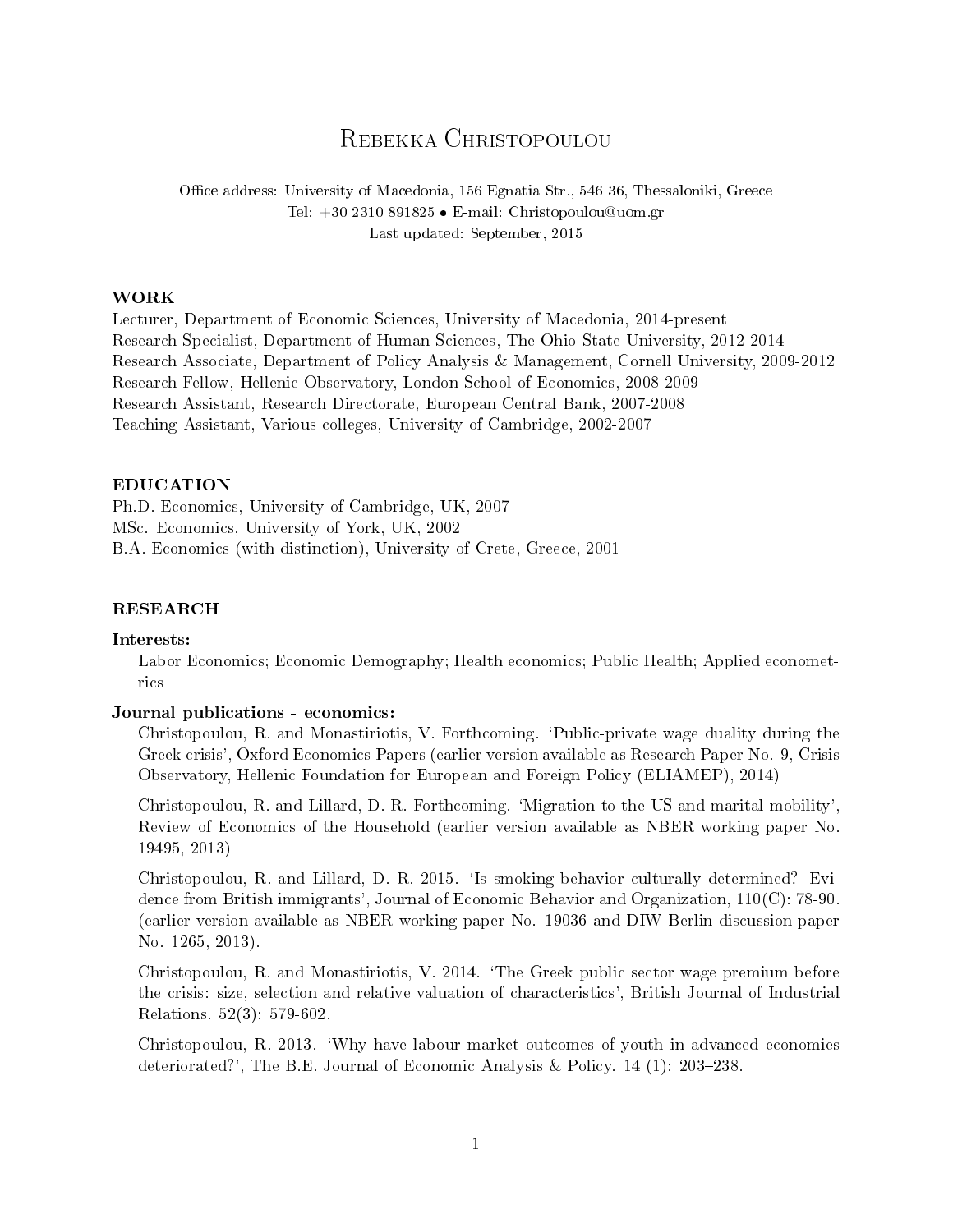Christopoulou, R. and Vermeulen, P. 2012. `Markups in the Euro area and the US over the period 1981-2004: a comparison of 50 sectors', Empirical Economics, 42(1): 53-77 (earlier version available as ECB working paper No. 856, 2008).

# Journal publications - public health:

Lillard, D. R., Christopoulou, R. and Gil Lacruz, A. I. 2014. `Re: Validation of a method for reconstructing historical rates of smoking prevalence', American Journal of Epidemiology. 180(6): 656-658.

Christopoulou, R., Lillard, D. R. and Balmori, J. 2013. `Smoking behavior of Mexicans: patterns by birth-cohort, gender, and education', International Journal of Public Health, 58 (3): 335-343.

Christopoulou, R., Han, J., Jaber, A. and Lillard, D. R. 2011. `Dying for a smoke: how much does differential mortality of smokers affect estimated life-course smoking prevalence?', Preventive Medicine, 52(1): 66-70.

## Books and book chapters:

Lillard, D. R. and Christopoulou, R. (eds) 2015. Life-Course Smoking Behavior: Patterns and national context in ten countries. Oxford University Press.

In this book, I authored the following chapters:

- Chapter 1. Introduction (with D.Lillard), 1-11
- Chapter 4. Smoking in the United Kingdom, 43-56
- Chapter 12. Smoking by women in cross-country perspective(with Z.Önder), 167-178
- Chapter 14. Description and sources of raw data (with D. Lillard), 191-204
- Chapter 15. Derivation of historical smoking prevalence, 205-218

Christopoulou, R. and Ryan, P. 2009. `Youth outcomes in the labour markets of advanced economies: decline, deterioration, and causes' in I. Schoon and R.Silbereisen (eds.), Transitions from school to work: globalisation, individualisation, and patterns of diversity, Cambridge University Press.

Christopoulou, R. 2008. `The youth labor market problem in cross-national perspective', in G. DeFreitas (ed.), Young workers in the global economy: job challenges in North America, Europe and Japan, Edward Elgar.

# Working Papers:

Christopoulou, R. and Lillard, D. R. 2013. `The inter-generational and social transmission of cultural traits: theory and evidence from smoking behavior', NBER working paper No. 19304.

Christopoulou, R. and Kosma, T. 2011. `Skills and wage inequality in Greece: evidence from matched employer-employee data, 1995-2002', ECB Working Paper No. 1309 (also available as GreeSE working paper No. 26, LSE, 2009, and as Bank of Greece working paper, 2011).

Christopoulou, R., Lamo, A., and Jimeno, J. F. 2010. `Changes in the wage structure in EU countries', ECB Working Paper No. 1199 (also available as Banco de España working paper No. 1017, 2010).

## In-progress:

`Does migration to the US cause people to smoke? Evidence corrected for selection bias' (with D. R. Lillard)

`A new perspective on the evolution of cigarette consumption' (with D. R. Lillard, submitted)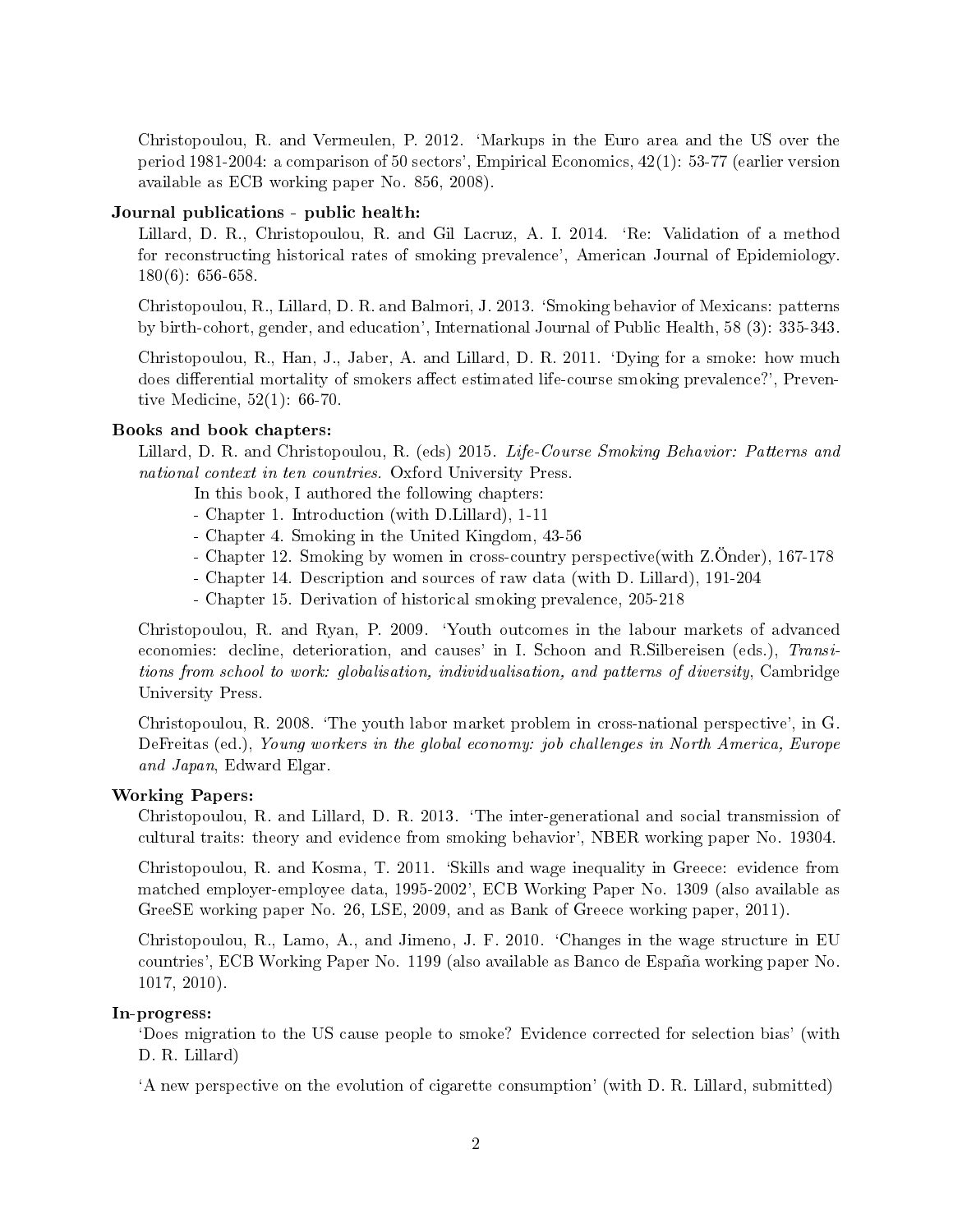#### Public press:

`Greek wages in crisis: whose loss and whose hope' (with V. Monastiriotis), Oxford University Press Blog, Academic Insights for the Thinking World, 16/09/2015.

Two tales of wage adjustment' (with V. Monastiriotis), Kathimerini,  $27/04/2014$  (an English version appeared at the Greece@LSE blog).

`Universal salary-scale; a fair salary-scale?' (with V. Monastiriotis), Kathimerini, 28/3/2011

The rigidity of the labour market' Apogevmatini,  $6/9/2009$ 

#### CONFERENCE AND SEMINAR PRESENTATIONS

- 2015: 'The Economics of Socialization' Workshop, Barcelona GSE Summer Forum; Applied Micro & Microeconometrics Workshop, University of Alicante; Greek Labour Market Research Network Workshop, London School of Economics.
- 2014: European Society for Population Economics Annual Conference; 11th International German Socio-Economic Panel User Conference.
- 2013: European Society for Population Economics Annual Conference; 10th IZA Annual Migration Meeting (AM²) and 4th Migration Topic Week.
- 2012: European Society for Population Economics Annual Conference; Conference on the Economics of Interactions and Culture, Einaudi Institute for Economics and Finance; Institute on Health Economics, Health Behaviors and Disparities Research Seminar, Cornell University; Royal Economic Society Annual Conference.
- 2011: International Health Economics Association Congress; Population Association of America Annual Meeting
- 2010: 3rd Biennial Conference of the American Society of Health Economists (poster); Conference on Productivity, Investment in Human Capital and the Challenge of Youth Employment, University of Bergamo; Economic Department Seminar Series, University of Macedonia
- 2009: Hellenic Observatory Research Seminar, London School of Economics
- 2008: Economic Department Seminar Series, University of Macedonia
- 2007: Jacobs Foundation Conference on the Transition from School to Work; XXII National Conference of the Italian Association for Labour Economics
- 2006: Darwin College Social Sciences and Humanities Seminar, University of Cambridge; 5th Conference on Research on Economic Theory and Econometrics, University of Crete
- 2005: Interdisciplinary Conference on Youth Unemployment in the Global Economy, Hofstra University